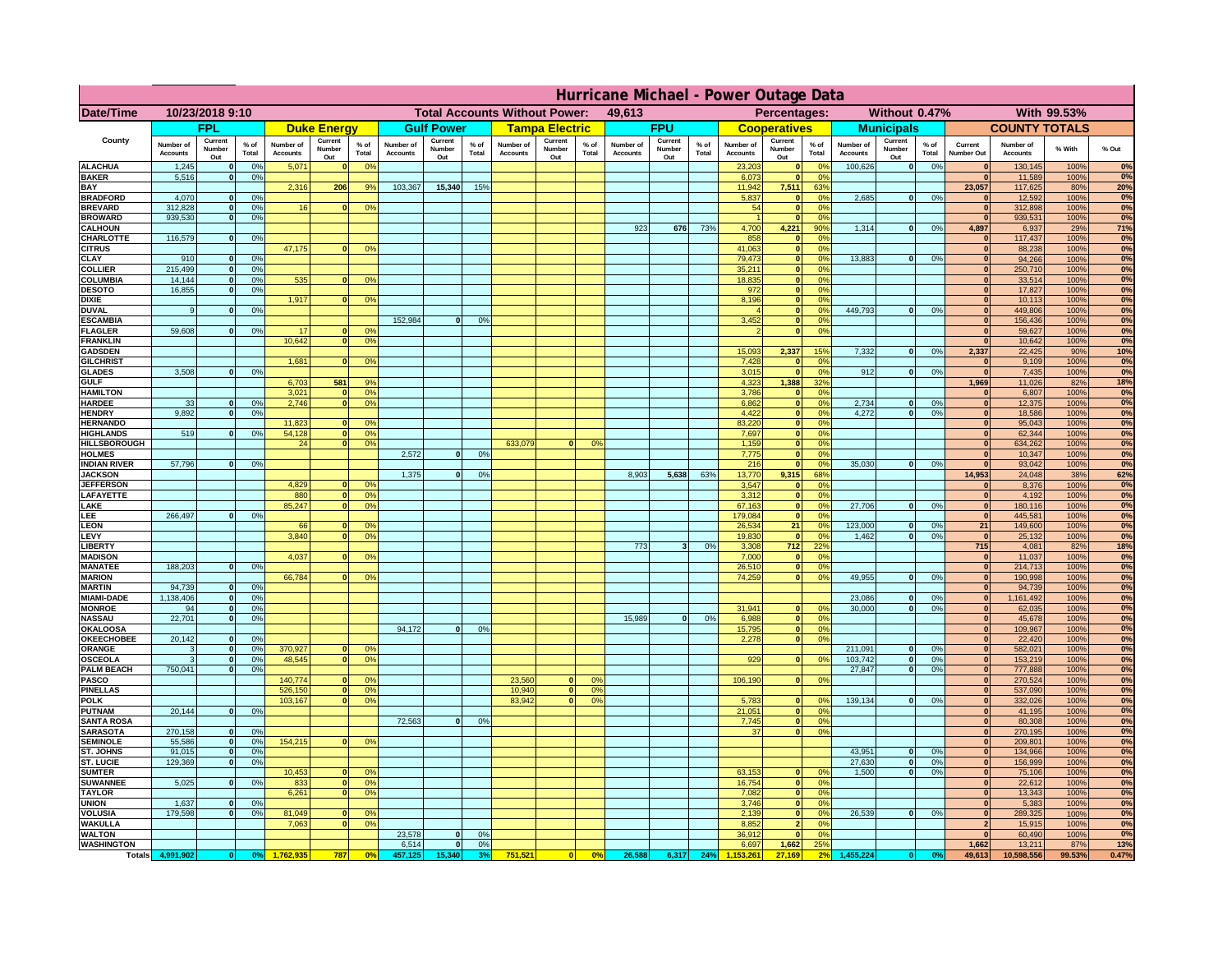# 10/23/2018 9:11 AM Hurricane Michael

| <b>Power Provider</b>                   | County              | <b>Number of Customers</b> | <b>Current Number Out</b> | <b>Outage Percentage</b> | <b>Estimated Restore Time</b> |
|-----------------------------------------|---------------------|----------------------------|---------------------------|--------------------------|-------------------------------|
| <b>Gulf Power Company</b>               | BAY                 | 103,367                    | 15,340                    | 14.84%                   | 48                            |
| West Florida Electric Cooperative, Inc. | <b>JACKSON</b>      | 13,723                     | 9,268                     | 67.54%                   | >5 days                       |
| Gulf Coast Electric Cooperative, Inc.   | BAY                 | 11,942                     | 7,511                     | 62.90%                   | >5 days                       |
|                                         |                     |                            |                           |                          |                               |
| Florida Public Utilities Corporation    | <b>JACKSON</b>      | 8,903                      | 5,638                     | 63.33%                   | >5 days                       |
| West Florida Electric Cooperative, Inc. | <b>CALHOUN</b>      | 2,852                      | 2,532                     | 88.78%                   | >5 days                       |
| Talquin Electric Cooperative, Inc.      | GADSDEN             | 15,093                     | 2,337                     | 15.48%                   | 72                            |
| Gulf Coast Electric Cooperative, Inc.   | <b>CALHOUN</b>      | 1,848                      | 1,689                     | 91.40%                   | >5 days                       |
| West Florida Electric Cooperative, Inc. | <b>WASHINGTON</b>   | 4,260                      | 1,553                     | 36.46%                   | >5 days                       |
| Gulf Coast Electric Cooperative, Inc.   | <b>GULF</b>         | 4,323                      | 1,388                     | 32.11%                   | >5 days                       |
| Talquin Electric Cooperative, Inc.      | LIBERTY             | 3,308                      | 712                       | 21.52%                   | >5 days                       |
| Florida Public Utilities Corporation    | <b>CALHOUN</b>      | 923                        | 676                       | 73.24%                   | >5 days                       |
|                                         | <b>GULF</b>         |                            | 581                       | 8.67%                    |                               |
| Duke Energy                             |                     | 6,703                      |                           |                          | <b>TBD</b>                    |
| Duke Energy                             | BAY                 | 2,316                      | 206                       | 8.89%                    | TBD                           |
| Gulf Coast Electric Cooperative, Inc.   | <b>WASHINGTON</b>   | 2,437                      | 109                       | 4.47%                    | >5 days                       |
| Gulf Coast Electric Cooperative, Inc.   | <b>JACKSON</b>      | 47                         | 47                        | 100.00%                  | >5 days                       |
| Talquin Electric Cooperative, Inc.      | LEON                | 26,534                     | 21                        | 0.08%                    | 48                            |
| Florida Public Utilities Corporation    | <b>LIBERTY</b>      | 773                        | $\overline{3}$            | 0.39%                    | >5 days                       |
| Talquin Electric Cooperative, Inc.      | <b>WAKULLA</b>      | 8,852                      | $\overline{2}$            | 0.02%                    | 24                            |
| Central Florida Electric Cooperative    | <b>ALACHUA</b>      | 875                        | $\mathbf 0$               | 0.00%                    | <b>TBD</b>                    |
|                                         | <b>DIXIE</b>        | 7,595                      | $\pmb{0}$                 | 0.00%                    | <b>TBD</b>                    |
| Central Florida Electric Cooperative    |                     |                            |                           |                          |                               |
| Central Florida Electric Cooperative    | <b>GILCHRIST</b>    | 7,424                      | $\mathbf 0$               | 0.00%                    | Restored                      |
| Central Florida Electric Cooperative    | LAFAYETTE           | 9                          | $\pmb{0}$                 | 0.00%                    | TBD                           |
| Central Florida Electric Cooperative    | LEVY                | 17,513                     | $\mathbf 0$               | 0.00%                    | Restored                      |
| Central Florida Electric Cooperative    | <b>MARION</b>       | 9                          | 0                         | 0.00%                    | TBD                           |
| Chattahoochee Electric                  | <b>GADSDEN</b>      | 1,173                      | $\mathbf 0$               | 0.00%                    | Restored                      |
| Choctawhatchee Electric Cooperative     | <b>HOLMES</b>       | 293                        | $\pmb{0}$                 | 0.00%                    | Restored                      |
| Choctawhatchee Electric Cooperative     | <b>OKALOOSA</b>     | 15,795                     | $\mathbf 0$               | 0.00%                    | Restored                      |
| Choctawhatchee Electric Cooperative     | <b>SANTA ROSA</b>   | 201                        | 0                         | 0.00%                    | Restored                      |
|                                         |                     |                            | $\mathbf{0}$              | 0.00%                    |                               |
| Choctawhatchee Electric Cooperative     | <b>WALTON</b>       | 36,812                     |                           |                          | Restored                      |
| City of Alachua                         | <b>ALACHUA</b>      | 4,426                      | 0                         | 0.00%                    | <b>TBD</b>                    |
| City of Bartow                          | <b>POLK</b>         | 11,790                     | $\mathbf 0$               | 0.00%                    | TBD                           |
| City of Blountstown                     | CALHOUN             | 1,314                      | 0                         | 0.00%                    | Restored                      |
| City of Bushnell                        | <b>SUMTER</b>       | 1,500                      | $\mathbf 0$               | 0.00%                    | <b>TBD</b>                    |
| City of Clewiston                       | <b>HENDRY</b>       | 4,272                      | $\pmb{0}$                 | 0.00%                    | <b>TBD</b>                    |
| City of Fort Meade                      | <b>POLK</b>         | 2,379                      | $\mathbf 0$               | 0.00%                    | TBD                           |
| City of Havana                          | GADSDEN             | 1,391                      | $\pmb{0}$                 | 0.00%                    | Restored                      |
| City of Leesburg                        | LAKE                | 22,000                     | $\mathbf 0$               | 0.00%                    | <b>TBD</b>                    |
|                                         |                     | 912                        | $\pmb{0}$                 |                          | <b>TBD</b>                    |
| City of Moore Haven                     | <b>GLADES</b>       |                            |                           | 0.00%                    |                               |
| City of Mount Dora                      | LAKE                | 5,706                      | $\mathbf 0$               | 0.00%                    | TBD                           |
| City of Newberry                        | <b>ALACHUA</b>      | 1,727                      | 0                         | 0.00%                    | TBD                           |
| City of Quincy                          | GADSDEN             | 4,768                      | $\mathbf 0$               | 0.00%                    | Restored                      |
| City of Starke                          | <b>BRADFORD</b>     | 2,685                      | $\mathbf 0$               | 0.00%                    | TBD                           |
| City of Tallahassee                     | <b>LEON</b>         | 123,000                    | $\mathbf 0$               | 0.00%                    | Restored                      |
| City of Vero Beach                      | <b>INDIAN RIVER</b> | 35,030                     | 0                         | 0.00%                    | TBD                           |
| City of Wauchula                        | <b>HARDEE</b>       | 2,734                      | $\mathbf 0$               | 0.00%                    | <b>TBD</b>                    |
| City of Williston                       | LEVY                | 1,462                      | 0                         | 0.00%                    | <b>TBD</b>                    |
|                                         |                     |                            |                           |                          |                               |
| City of Winter Park                     | ORANGE              | 13,941                     | $\pmb{0}$                 | 0.00%                    | <b>TBD</b>                    |
| Clay Electric Cooperative               | <b>ALACHUA</b>      | 22,328                     | 0                         | 0.00%                    | <b>TBD</b>                    |
| Clay Electric Cooperative               | <b>BAKER</b>        | 2,476                      | $\pmb{0}$                 | 0.00%                    | <b>TBD</b>                    |
| Clay Electric Cooperative               | <b>BRADFORD</b>     | 5,837                      | 0                         | 0.00%                    | <b>TBD</b>                    |
| Clay Electric Cooperative               | <b>CLAY</b>         | 79,473                     | $\pmb{0}$                 | 0.00%                    | <b>TBD</b>                    |
| Clay Electric Cooperative               | COLUMBIA            | 16,922                     | 0                         | 0.00%                    | TBD                           |
| Clay Electric Cooperative               | <b>DUVAL</b>        | $\overline{a}$             | $\pmb{0}$                 | 0.00%                    | TBD                           |
| Clay Electric Cooperative               | <b>FLAGLER</b>      | $\overline{2}$             | 0                         | 0.00%                    | <b>TBD</b>                    |
|                                         |                     |                            |                           |                          |                               |
| Clay Electric Cooperative               | <b>GILCHRIST</b>    | $\overline{a}$             | $\pmb{0}$                 | 0.00%                    | <b>TBD</b>                    |
| Clay Electric Cooperative               | LAKE                | 2,239                      | 0                         | 0.00%                    | TBD                           |
| Clay Electric Cooperative               | LEVY                | 712                        | $\pmb{0}$                 | 0.00%                    | <b>TBD</b>                    |
| Clay Electric Cooperative               | <b>MARION</b>       | 16,301                     | 0                         | 0.00%                    | <b>TBD</b>                    |
| Clay Electric Cooperative               | PUTNAM              | 21,051                     | $\pmb{0}$                 | 0.00%                    | <b>TBD</b>                    |
| Clay Electric Cooperative               | SUWANNEE            | 5                          | 0                         | 0.00%                    | TBD                           |
| Clay Electric Cooperative               | <b>UNION</b>        | 3,746                      | $\pmb{0}$                 | 0.00%                    | TBD                           |
| Clay Electric Cooperative               | VOLUSIA             | 2,139                      | 0                         | 0.00%                    | TBD                           |
|                                         |                     |                            | $\pmb{0}$                 |                          |                               |
| Duke Energy                             | <b>ALACHUA</b>      | 5,071                      |                           | 0.00%                    | Restored                      |
| Duke Energy                             | <b>BREVARD</b>      | 16                         | 0                         | 0.00%                    | Restored                      |
| Duke Energy                             | <b>CITRUS</b>       | 47,175                     | 0                         | 0.00%                    | Restored                      |
| Duke Energy                             | COLUMBIA            | 535                        | 0                         | 0.00%                    | Restored                      |
| Duke Energy                             | <b>DIXIE</b>        | 1,917                      | $\pmb{0}$                 | 0.00%                    | Restored                      |
| Duke Energy                             | <b>FLAGLER</b>      | 17                         | 0                         | 0.00%                    | Restored                      |
| Duke Energy                             | <b>FRANKLIN</b>     | 10,642                     | $\pmb{0}$                 | 0.00%                    | Restored                      |
|                                         |                     |                            |                           |                          |                               |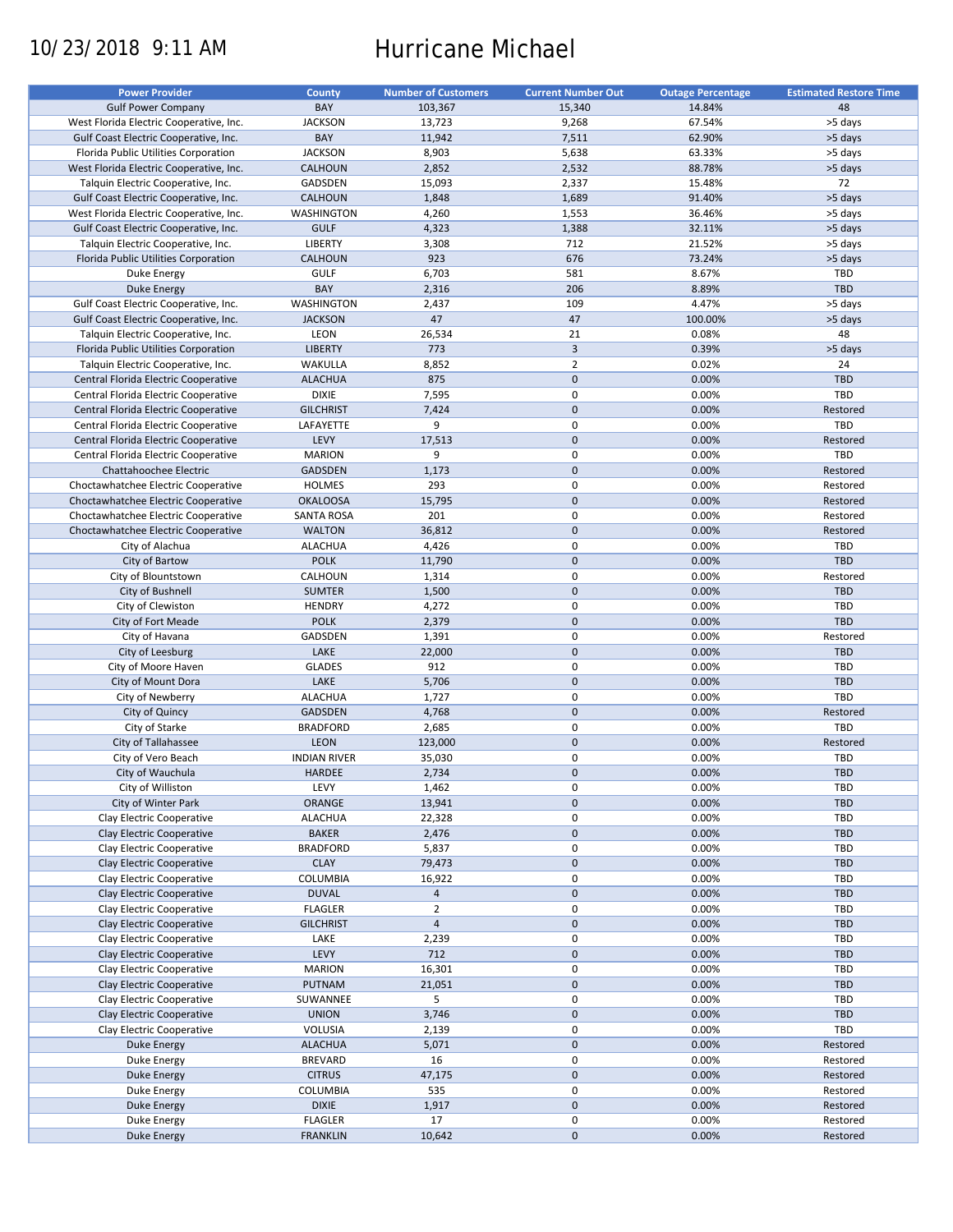### 10/23/2018 9:11 AM Hurricane Michael

| Duke Energy                                        | <b>GILCHRIST</b>    | 1,681          | 0                | 0.00% | Restored   |
|----------------------------------------------------|---------------------|----------------|------------------|-------|------------|
| Duke Energy                                        | <b>HAMILTON</b>     | 3,021          | $\mathbf 0$      | 0.00% | Restored   |
|                                                    | <b>HARDEE</b>       | 2,746          | $\mathsf 0$      | 0.00% |            |
| Duke Energy                                        |                     |                |                  |       | Restored   |
| <b>Duke Energy</b>                                 | <b>HERNANDO</b>     | 11,823         | $\mathbf 0$      | 0.00% | Restored   |
| Duke Energy                                        | <b>HIGHLANDS</b>    | 54,128         | $\mathsf 0$      | 0.00% | Restored   |
|                                                    |                     |                |                  |       |            |
| Duke Energy                                        | HILLSBOROUGH        | 24             | $\mathbf 0$      | 0.00% | Restored   |
| Duke Energy                                        | <b>JEFFERSON</b>    | 4,829          | $\mathbf 0$      | 0.00% | Restored   |
| Duke Energy                                        | LAFAYETTE           | 880            | $\mathbf 0$      | 0.00% | Restored   |
|                                                    |                     |                |                  |       |            |
| Duke Energy                                        | LAKE                | 85,247         | 0                | 0.00% | Restored   |
| Duke Energy                                        | <b>LEON</b>         | 66             | $\mathbf 0$      | 0.00% | Restored   |
|                                                    | LEVY                |                |                  |       |            |
| Duke Energy                                        |                     | 3,840          | 0                | 0.00% | Restored   |
| <b>Duke Energy</b>                                 | <b>MADISON</b>      | 4,037          | $\mathbf 0$      | 0.00% | Restored   |
| Duke Energy                                        | <b>MARION</b>       | 66,784         | $\mathsf 0$      | 0.00% | Restored   |
|                                                    |                     |                |                  |       |            |
| <b>Duke Energy</b>                                 | ORANGE              | 370,927        | $\mathbf 0$      | 0.00% | Restored   |
| Duke Energy                                        | OSCEOLA             | 48,545         | $\mathsf 0$      | 0.00% | Restored   |
| Duke Energy                                        | PASCO               | 140,774        | $\mathbf 0$      | 0.00% | Restored   |
|                                                    |                     |                |                  |       |            |
| Duke Energy                                        | PINELLAS            | 526,150        | 0                | 0.00% | Restored   |
| Duke Energy                                        | <b>POLK</b>         | 103,167        | $\mathbf 0$      | 0.00% | Restored   |
|                                                    |                     |                | $\mathsf 0$      |       |            |
| Duke Energy                                        | SEMINOLE            | 154,215        |                  | 0.00% | Restored   |
| Duke Energy                                        | <b>SUMTER</b>       | 10,453         | $\mathbf 0$      | 0.00% | Restored   |
| Duke Energy                                        | SUWANNEE            | 833            | $\mathsf 0$      | 0.00% | Restored   |
|                                                    |                     |                |                  |       |            |
| <b>Duke Energy</b>                                 | <b>TAYLOR</b>       | 6,261          | $\pmb{0}$        | 0.00% | Restored   |
| Duke Energy                                        | <b>VOLUSIA</b>      | 81,049         | $\mathsf 0$      | 0.00% | Restored   |
| <b>Duke Energy</b>                                 | WAKULLA             | 7,063          | $\mathbf 0$      | 0.00% | Restored   |
|                                                    |                     |                |                  |       |            |
| Escambia River Electric Cooperative, Inc.          | <b>ESCAMBIA</b>     | 3,452          | $\mathsf 0$      | 0.00% | TBD        |
| Escambia River Electric Cooperative, Inc.          | <b>SANTA ROSA</b>   | 7,544          | $\mathbf 0$      | 0.00% | <b>TBD</b> |
|                                                    |                     |                |                  |       |            |
| Florida Keys Electric Cooperative                  | <b>MONROE</b>       | 31,941         | 0                | 0.00% | TBD        |
| Florida Power and Light Company                    | <b>ALACHUA</b>      | 1,245          | $\mathbf 0$      | 0.00% | <b>TBD</b> |
| Florida Power and Light Company                    | <b>BAKER</b>        | 5,516          | $\pmb{0}$        | 0.00% | <b>TBD</b> |
|                                                    |                     |                |                  |       |            |
| Florida Power and Light Company                    | <b>BRADFORD</b>     | 4,070          | $\pmb{0}$        | 0.00% | TBD        |
| Florida Power and Light Company                    | BREVARD             | 312,828        | $\mathbf 0$      | 0.00% | TBD        |
| Florida Power and Light Company                    | <b>BROWARD</b>      | 939,530        | $\mathbf 0$      | 0.00% | <b>TBD</b> |
|                                                    |                     |                |                  |       |            |
| Florida Power and Light Company                    | CHARLOTTE           | 116,579        | $\mathsf 0$      | 0.00% | <b>TBD</b> |
| Florida Power and Light Company                    | <b>CLAY</b>         | 910            | $\mathbf 0$      | 0.00% | TBD        |
|                                                    |                     |                |                  |       |            |
| Florida Power and Light Company                    | <b>COLLIER</b>      | 215,499        | $\pmb{0}$        | 0.00% | TBD        |
| Florida Power and Light Company                    | <b>COLUMBIA</b>     | 14,144         | $\mathbf 0$      | 0.00% | <b>TBD</b> |
| Florida Power and Light Company                    | <b>DESOTO</b>       | 16,855         | $\mathsf 0$      | 0.00% | TBD        |
|                                                    |                     |                |                  |       |            |
| Florida Power and Light Company                    | <b>DUVAL</b>        | 9              | $\pmb{0}$        | 0.00% | TBD        |
| Florida Power and Light Company                    | <b>FLAGLER</b>      | 59,608         | $\pmb{0}$        | 0.00% | TBD        |
| Florida Power and Light Company                    | <b>GLADES</b>       | 3,508          | $\mathbf 0$      | 0.00% | <b>TBD</b> |
|                                                    |                     |                |                  |       |            |
| Florida Power and Light Company                    | HARDEE              | 33             | $\mathsf 0$      | 0.00% | TBD        |
| Florida Power and Light Company                    | <b>HENDRY</b>       | 9,892          | $\mathbf 0$      | 0.00% | <b>TBD</b> |
|                                                    |                     |                |                  |       |            |
| Florida Power and Light Company                    | <b>HIGHLANDS</b>    | 519            | $\pmb{0}$        | 0.00% | TBD        |
| Florida Power and Light Company                    | <b>INDIAN RIVER</b> | 57,796         | $\mathbf 0$      | 0.00% | <b>TBD</b> |
| Florida Power and Light Company                    | LEE                 | 266,497        | $\pmb{0}$        | 0.00% | TBD        |
|                                                    |                     |                |                  |       |            |
| Florida Power and Light Company                    | MANATEE             | 188,203        | $\mathbf 0$      | 0.00% | TBD        |
| Florida Power and Light Company                    | <b>MARTIN</b>       | 94,739         | 0                | 0.00% | TBD        |
|                                                    |                     |                |                  |       |            |
| Florida Power and Light Company                    | MIAMI-DADE          | 1,138,406      | $\mathbf 0$      | 0.00% | TBD        |
| Florida Power and Light Company                    | <b>MONROE</b>       | 94             | $\mathsf 0$      | 0.00% | TBD        |
| Florida Power and Light Company                    | NASSAU              | 22,701         | $\pmb{0}$        | 0.00% | <b>TBD</b> |
|                                                    |                     |                | 0                |       |            |
| Florida Power and Light Company                    | OKEECHOBEE          | 20,142         |                  | 0.00% | TBD        |
| Florida Power and Light Company                    | ORANGE              | $\overline{3}$ | $\mathbf 0$      | 0.00% | TBD        |
| Florida Power and Light Company                    | OSCEOLA             | 3              | $\mathsf 0$      | 0.00% | TBD        |
|                                                    |                     |                |                  |       |            |
| Florida Power and Light Company                    | PALM BEACH          | 750,041        | $\boldsymbol{0}$ | 0.00% | TBD        |
| Florida Power and Light Company                    | PUTNAM              | 20,144         | $\pmb{0}$        | 0.00% | TBD        |
| Florida Power and Light Company                    | SARASOTA            | 270,158        | $\mathbf 0$      | 0.00% | TBD        |
|                                                    |                     |                |                  |       |            |
| Florida Power and Light Company                    | SEMINOLE            | 55,586         | $\pmb{0}$        | 0.00% | TBD        |
| Florida Power and Light Company                    | ST. JOHNS           | 91,015         | $\pmb{0}$        | 0.00% | <b>TBD</b> |
| Florida Power and Light Company                    | ST. LUCIE           |                | 0                | 0.00% | TBD        |
|                                                    |                     | 129,369        |                  |       |            |
| Florida Power and Light Company                    | SUWANNEE            | 5,025          | $\mathbf 0$      | 0.00% | TBD        |
| Florida Power and Light Company                    | <b>UNION</b>        | 1,637          | $\mathsf 0$      | 0.00% | TBD        |
|                                                    |                     |                |                  |       |            |
| Florida Power and Light Company                    | <b>VOLUSIA</b>      | 179,598        | $\boldsymbol{0}$ | 0.00% | TBD        |
| Florida Public Utilities Corporation               | NASSAU              | 15,989         | $\pmb{0}$        | 0.00% | Restored   |
| Fort Pierce Utilities Authority                    | ST. LUCIE           | 27,630         | $\mathbf 0$      | 0.00% | TBD        |
|                                                    |                     |                |                  |       |            |
| Gainesville (Gainesville Regional Utilities - GRU) | ALACHUA             | 94,473         | $\mathsf 0$      | 0.00% | TBD        |
| Glades Electric Cooperative, Inc.                  | <b>GLADES</b>       | 3,015          | $\mathbf 0$      | 0.00% | TBD        |
|                                                    |                     |                |                  |       |            |
| Glades Electric Cooperative, Inc.                  | HARDEE              | 0              | 0                |       | TBD        |
| Glades Electric Cooperative, Inc.                  | <b>HENDRY</b>       | 3,530          | $\mathbf 0$      | 0.00% | TBD        |
| Glades Electric Cooperative, Inc.                  | <b>HIGHLANDS</b>    | 7,321          | 0                | 0.00% | TBD        |
|                                                    |                     |                |                  |       |            |
| Glades Electric Cooperative, Inc.                  | <b>OKEECHOBEE</b>   | 2,278          | $\mathbf 0$      | 0.00% | TBD        |